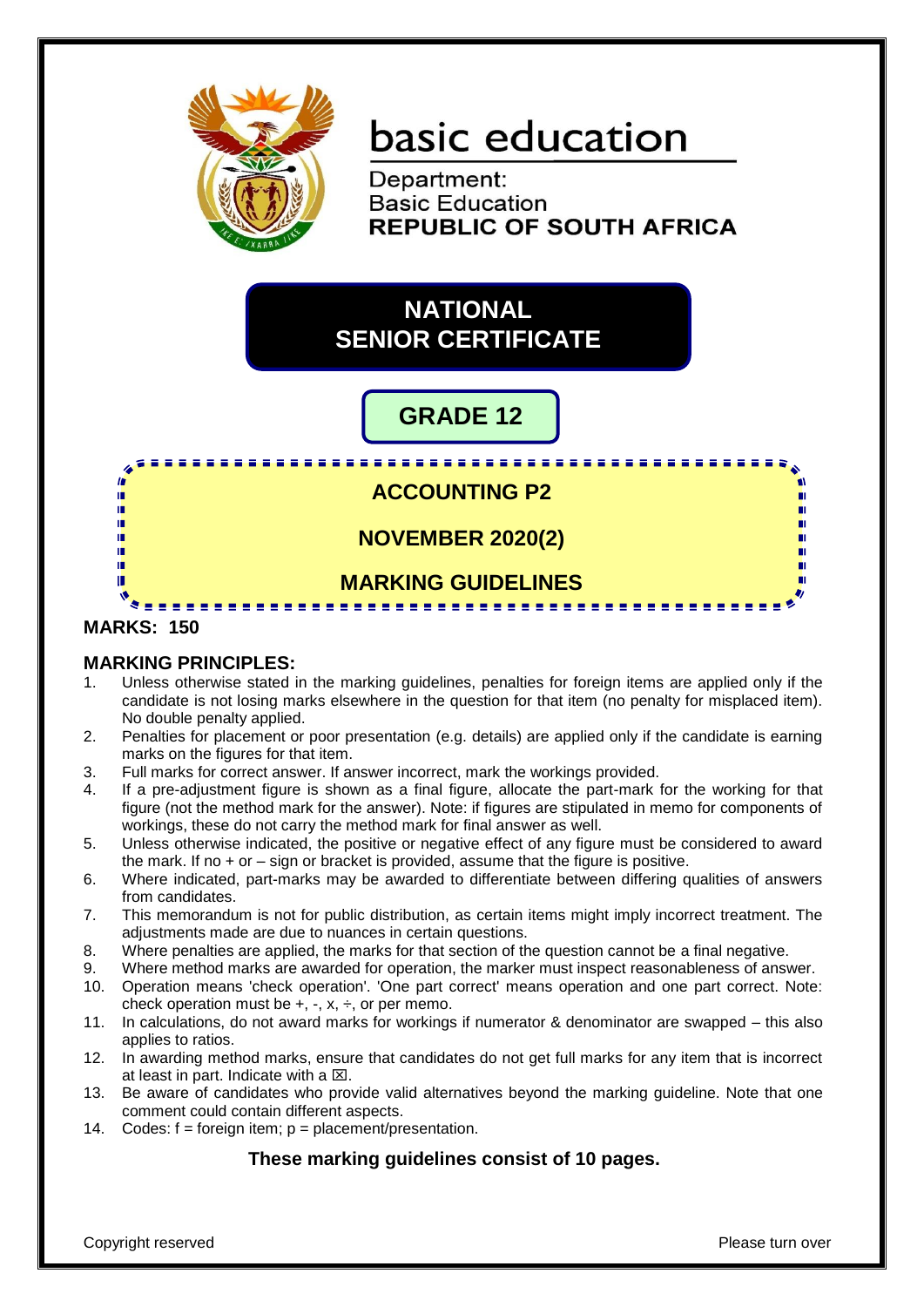### **QUESTION 1**



| 1.1.1 |     | <b>Workings</b>                                                                                                                                                    | <b>Answer</b>                                              |
|-------|-----|--------------------------------------------------------------------------------------------------------------------------------------------------------------------|------------------------------------------------------------|
|       | (a) | 89 700 - 78 000                                                                                                                                                    | 11 700 √                                                   |
|       | (b) | 12 400 x 15% or 15/100<br>one mark for both figures only if all workings are correct<br>and no other operations done<br>& if there is no final answer              | $1860$ ✓ ✓                                                 |
|       | (c) | $210 \times 115/15$ OR $1400 + 210$<br>one mark for both figures only if all workings are correct<br>and no other operations done<br>& if there is no final answer | 1610 $\checkmark$                                          |
|       | (d) | 149 500 two marks<br>$(158\,700 - 9\,200) \sqrt{x}$ x 15/115 $\sqrt{x}$<br>OR 20 700 $-$ 1 200<br>two marks<br>one mark                                            | 19 500⊠<br>must be x by 15/115<br>& one other part correct |

**9**

**3**

| <b>COMMENT</b> $\checkmark$<br>part marks for incomplete / unclear / partial comment                                                                                                                                                                                                                                                                                                                                                                                           | <b>ADVICE √</b>                                                                                                                                                                                                                                            |
|--------------------------------------------------------------------------------------------------------------------------------------------------------------------------------------------------------------------------------------------------------------------------------------------------------------------------------------------------------------------------------------------------------------------------------------------------------------------------------|------------------------------------------------------------------------------------------------------------------------------------------------------------------------------------------------------------------------------------------------------------|
| Unethical to use money not earned by the<br>business to pay running / operational costs<br>The business is an agent of SARS and<br>must make payments timeously<br>The business can be fined (penalties) for<br>non-compliance / evasion / manipulation /<br>deferring of payment of VAT<br>could result in a more extensive<br>lt.<br>investigation for irregularities in the future<br>This is rolling over of cash / evasion; which<br>could escalate to a serious problem. | Keep proper records / ensure<br>$\bullet$<br>that the funds are always<br>available to make payments<br>Note submission dates and plan<br>in advance.<br>Only use business funds to<br>$\bullet$<br>cover business commitments /<br>work within the budget |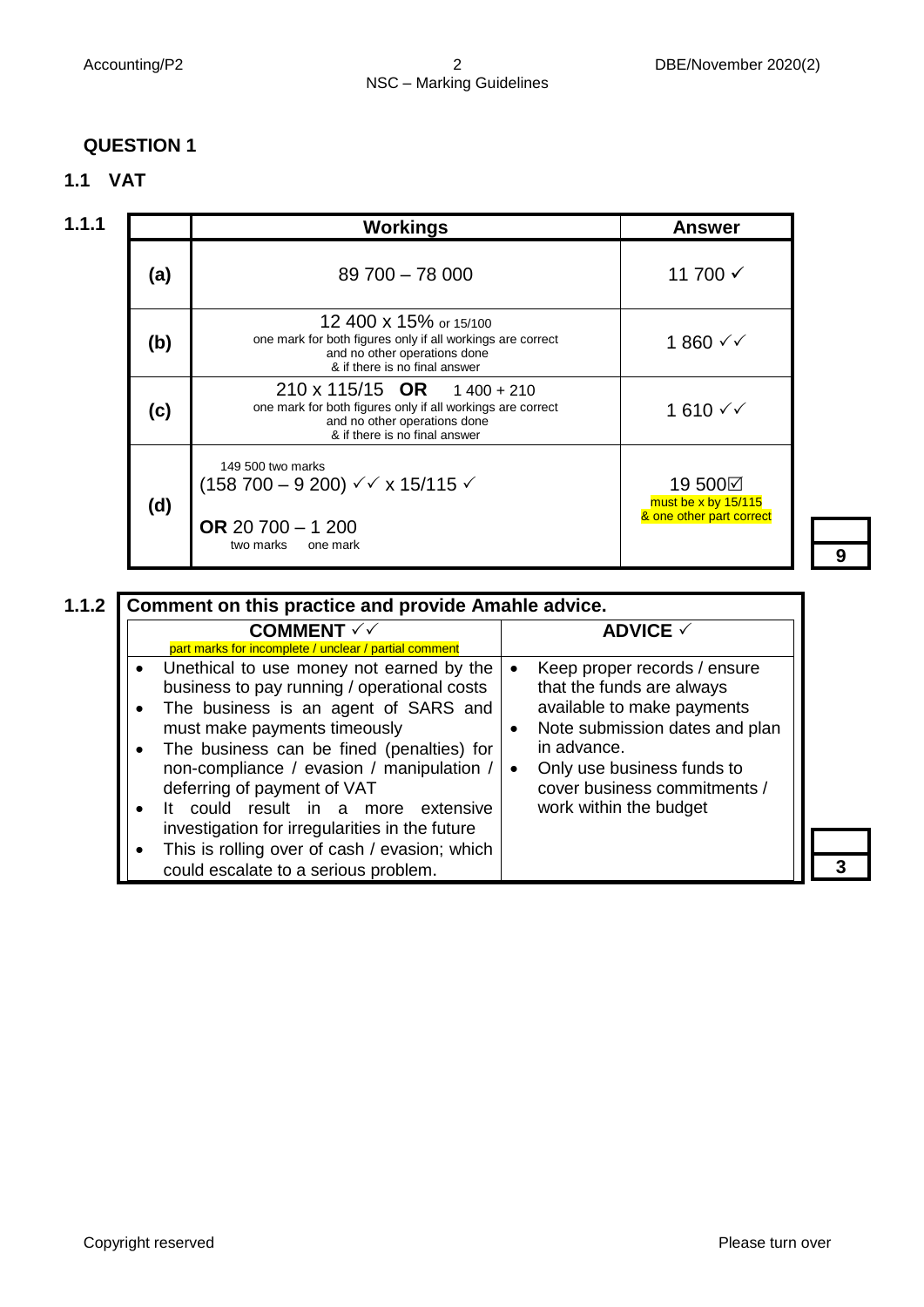nt brackets for negative am

### **1.2 CREDITORS' RECONCILIATION**

|                | <b>Creditors' Ledger</b><br><b>Account of Thembeka</b><br>Suppliers in the<br><b>Books of Ekasi Traders</b> | or Dr $(-)$ and Cr $(+)$ in the CL and Dr $(+)$ and Cr $(-)$ on the statement<br><b>Statement</b><br>of Account from<br><b>Thembeka Suppliers</b> |
|----------------|-------------------------------------------------------------------------------------------------------------|---------------------------------------------------------------------------------------------------------------------------------------------------|
| <b>Balance</b> | 117 200                                                                                                     | 157 400                                                                                                                                           |
| (a)            | – 49 100<br>$\checkmark$                                                                                    |                                                                                                                                                   |
| (b)            |                                                                                                             | $\checkmark$<br>$13100 - 10300$<br>No part<br>$+2800$<br>marks                                                                                    |
| (c)            | $+12500$<br>$\checkmark$                                                                                    |                                                                                                                                                   |
| (d)            |                                                                                                             | $-6400$<br>$\checkmark$                                                                                                                           |
| (e)            | $-9700$<br>$-9700$<br>one mark one mark<br>$\checkmark\checkmark$<br>$-19,400$                              |                                                                                                                                                   |
| (f)            |                                                                                                             | $-92600$<br>$\checkmark$                                                                                                                          |
|                | 61 200                                                                                                      | ⊠*<br>61 200                                                                                                                                      |

**9**

 \*Both totals: inspect. Must include opening balances; can be different amounts -1 for foreign items per line provided a mark is scored on that line

(i.e. max could be -6) accept fully correct answers on wrong lines

#### **1.2.2 What should the owner say to Bradley regarding this incident? Explain TWO points.**

Any TWO valid explanations  $\checkmark$   $\checkmark$   $\checkmark$   $\checkmark$  part marks for incomplete / unclear / partial answers

Do not accept theft or firing / drawings as an explanation

- He should not take advantage of his position in management / abuse of authority / possible conflict of interest
- This can be viewed as wrong (i.e. unethical or devious)
- Against business policy i.e. all transactions must be authorised and documented / compromising internal controls
- He must pay back the money / he could open an account with the business and purchase the goods
- He could negotiate with the owner in advance to get a special price or at cost
- He could be liable for disciplinary action (warning) and could tarnish his good reputation
- Suspension / warning of dismissal / demotion will be considered (if caught again).

**4**

## **TOTAL MARKS 25**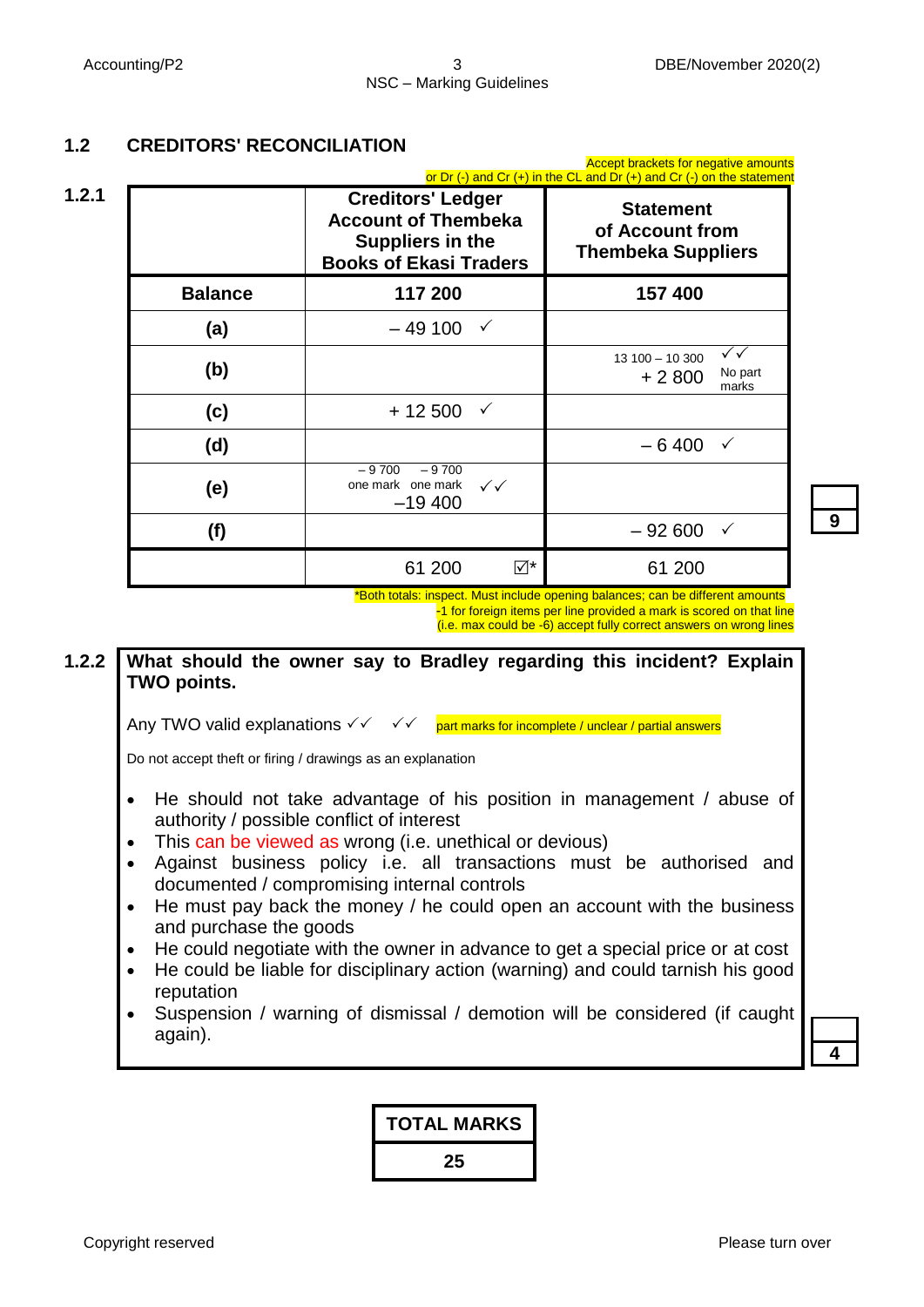#### **QUESTION 2**

#### **2.1 PERFECT FIT MANUFACTURERS**

#### **2.1.1 PRODUCTION COST STATEMENT FOR THE YEAR ENDED 28 FEBRUARY 2021**

| For misplaced items, award part-marks for workings but not on answer                                                                                                                                   |                                |                                   |                 |  |  |
|--------------------------------------------------------------------------------------------------------------------------------------------------------------------------------------------------------|--------------------------------|-----------------------------------|-----------------|--|--|
| <b>Direct material cost</b> 1 575 000 + 75 000                                                                                                                                                         | 1 650 000<br>one part correct  | ✓☑                                |                 |  |  |
| Direct labour cost                                                                                                                                                                                     | <b>Prime cost - DMC</b>        | 900 000                           | ☑               |  |  |
| <b>Prime cost</b>                                                                                                                                                                                      |                                | 2 550 000                         |                 |  |  |
| one mark one mark<br><b>Factory overhead cost</b><br>$-117600 + 98000$<br>518 800 $\checkmark$ + 16 800 $\checkmark$ $\checkmark$ – 19 600 $\checkmark$ $\checkmark$<br>25 200 x 2/3 or 25 200 - 8 400 | $(117600 \times 5/6) - 117600$ | 516 000<br>one part correct       | $\triangledown$ |  |  |
| <b>Total manufacturing cost</b>                                                                                                                                                                        | Prime + FOHC                   | 3 066 000                         | ☑               |  |  |
| Work-in-progress (beginning)                                                                                                                                                                           |                                | 230 000                           | $\checkmark$    |  |  |
|                                                                                                                                                                                                        |                                | 3 296 000                         |                 |  |  |
| <b>Work-in-progress (end)</b><br>For bracket check if operation is +ve or -ve                                                                                                                          | <b>TCP - sub-total above</b>   | (104 000)<br>don't accept 230 000 | ☑               |  |  |
| <b>Total cost of production</b>                                                                                                                                                                        | 7600 x R420                    | 3 192 000<br>no part marks        | $\checkmark$    |  |  |

**2.1.2 Calculate: Gross profit earned on sale of shirts. Workings Answer 5** see 2.1.1 400 x 420 4 860 000  $\checkmark$  – (342 000  $\checkmark$  + 3 192 000  $\textcircled{1}$  – 168 000  $\checkmark$ ) 3 366 000 three marks **OR:**  $(900 \times 220) + (7200 \times 180)$ <br>one mark one mark one mark one mark ne mark one mark one mark one mark<br>198 000 two marks 1 296 000 two marks 198 000 two marks 1 296 000 two marks **ALSO**: Accept T-account 1 494 000 one part correct Must be Sales – COS 2<sup>nd</sup> method: Must be 2 batches **Calculate: Mark-up % achieved on shirts Workings Answer 2** see 2.1.2 above 1 494 000 x 100 3 366 000 see 2.1.2 (342 000 + 3 192 000 – 168 000) Inspect correct transfer of totals from above; x 100 is not 'one part correct' for the method mark **OR**: 3 366 000 x (100+y/100) = 4 860 000 y = 44,4% I 44,4% ☑⊡ one part correct  $m$ ust be GP  $\div$  COS Sign not needed

**14**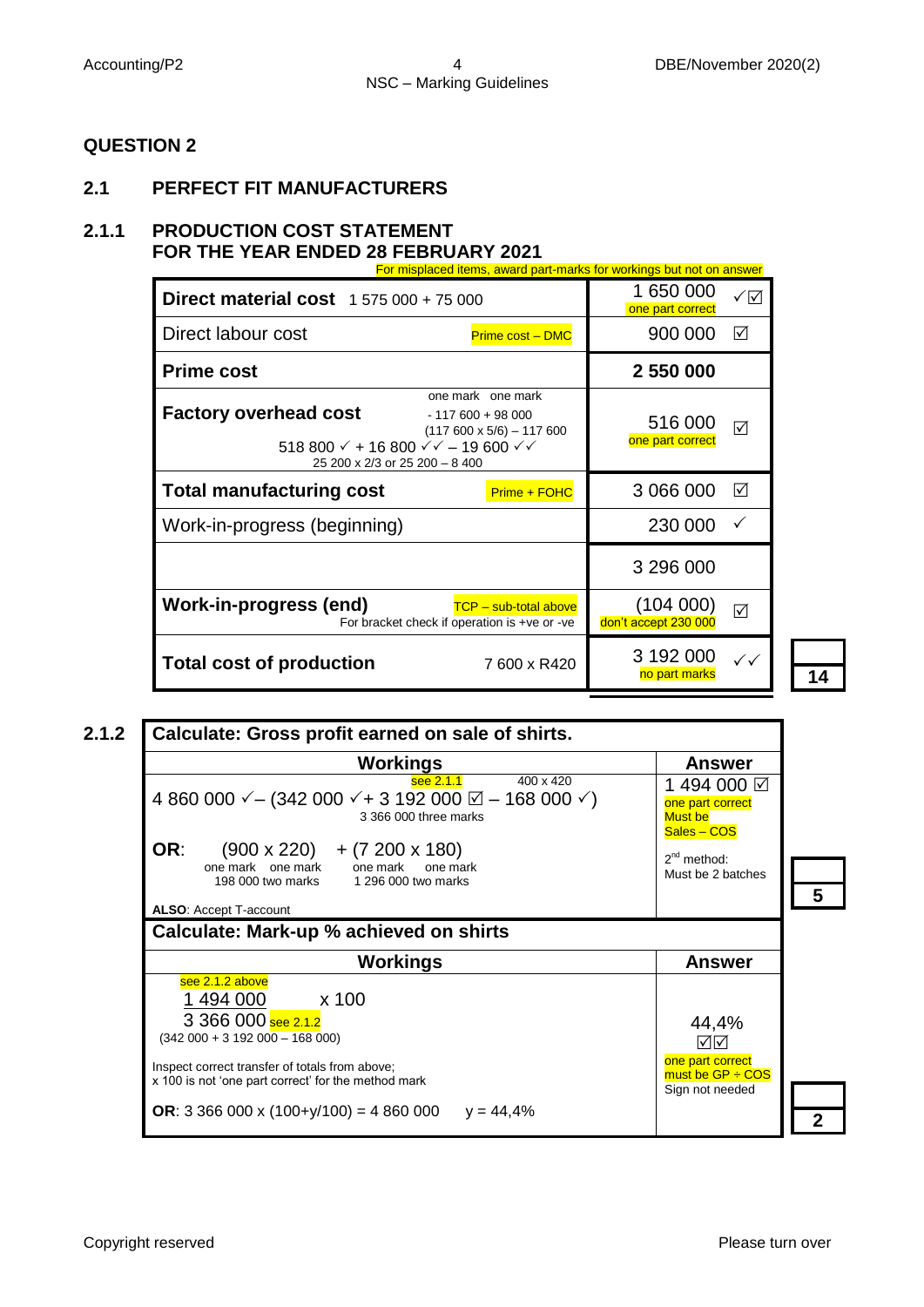#### **2.2 LEATHER MANUFACTURERS**

#### **PURSES:**

| 2.2.1 | Calculate the break-even point for purses for the year ended<br>28 February 2021.                                                                                                                                                                                                                                                                                                   |                                                                                                     |
|-------|-------------------------------------------------------------------------------------------------------------------------------------------------------------------------------------------------------------------------------------------------------------------------------------------------------------------------------------------------------------------------------------|-----------------------------------------------------------------------------------------------------|
|       | <b>Workings</b>                                                                                                                                                                                                                                                                                                                                                                     | <b>Answer</b>                                                                                       |
|       | R936 000<br>R295 $\checkmark$ – R255 $\checkmark$<br>R40 two marks                                                                                                                                                                                                                                                                                                                  | 23 400 units <b>⊠</b><br>one part correct<br>must be $FC \div$ Contrib/u<br>Must not be R, c, % etc |
|       |                                                                                                                                                                                                                                                                                                                                                                                     | Assume units if no other sign                                                                       |
| 2.2.2 | Comment on the level of production achieved and the break-even<br>point for purses for 2021. Quote figures.                                                                                                                                                                                                                                                                         |                                                                                                     |
|       | Compulsory response: Do not mark optional responses if marks are earned on compulsory response<br>Comparison of BEP to level of production for 2021 $\checkmark\checkmark$ Figures $\checkmark$                                                                                                                                                                                     |                                                                                                     |
|       | Optional responses: Max two marks in total (mark one optional response only)<br>Comparison of BEP 2021 to 2020 with figures<br>OR: Comparison of Production 2021 to 2020 with figures                                                                                                                                                                                               |                                                                                                     |
|       | <b>Expected responses for 4 marks:</b><br>The business produced 600 units more than break-even / profit on 600 units /<br>$\bullet$<br>R24 000 extra profit<br>BEP compared to production reflects a profit on 600 units in 2021 compared<br>٠<br>to a profit on 1 100 units in 2020 / this is a decrease in profits on 500 units<br>$(1100 - 600)$ in 2021 compared to 2020        |                                                                                                     |
|       | Expected response for 2 marks in total:<br>Production increased by 2 000 units (24 000 - 22 000) / to 24 000 units / by<br>9% and/or BEP increased by 2 500 units (23 400-20 900) / to 23 400 / by<br>12%                                                                                                                                                                           |                                                                                                     |
| 2.2.3 | Apart from inflation and wage increases, provide TWO other possible<br>reasons for the increase in the direct labour cost per unit for purses.                                                                                                                                                                                                                                      |                                                                                                     |
|       | TWO valid reasons $\checkmark \checkmark \checkmark$ Explanations not needed                                                                                                                                                                                                                                                                                                        |                                                                                                     |
|       | Overtime paid at higher rates endorsed or approved / bonus for good<br>$\bullet$<br>performance or extra time / negotiate higher fringe benefits / targets not met<br>during normal time / overtime was needed to meet targets<br>Low productivity of workers (not productive or efficient)<br>Interruptions (due to malfunctioning machines / load-shedding / COVID-19<br>lockdown |                                                                                                     |
|       | Higher qualifications of workers / employed higher-skilled workers<br>Poorly trained workers / lack of supervision / time wasted in re-doing work.                                                                                                                                                                                                                                  |                                                                                                     |
|       | Do not accept: Employ more workers (their inefficiency is the problem) / increase in demand                                                                                                                                                                                                                                                                                         |                                                                                                     |
| 2.2.4 | Give TWO reasons for the decrease in the direct material cost per unit<br>for purses.                                                                                                                                                                                                                                                                                               |                                                                                                     |
|       | Any TWO valid reasons √                                                                                                                                                                                                                                                                                                                                                             |                                                                                                     |
|       | Cheaper (new) or local suppliers used<br>$\bullet$                                                                                                                                                                                                                                                                                                                                  |                                                                                                     |
|       | Took advantage of bulk discounts / negotiated discounts<br>٠<br>Better supervision / less wastage / better control over issuing / use of material<br>$\bullet$                                                                                                                                                                                                                      |                                                                                                     |
|       | Better cutting methods / use patterns or technology / better skilled workers /<br>better training of workers                                                                                                                                                                                                                                                                        |                                                                                                     |
|       | Cheaper transport costs / petrol costs / using own transport                                                                                                                                                                                                                                                                                                                        |                                                                                                     |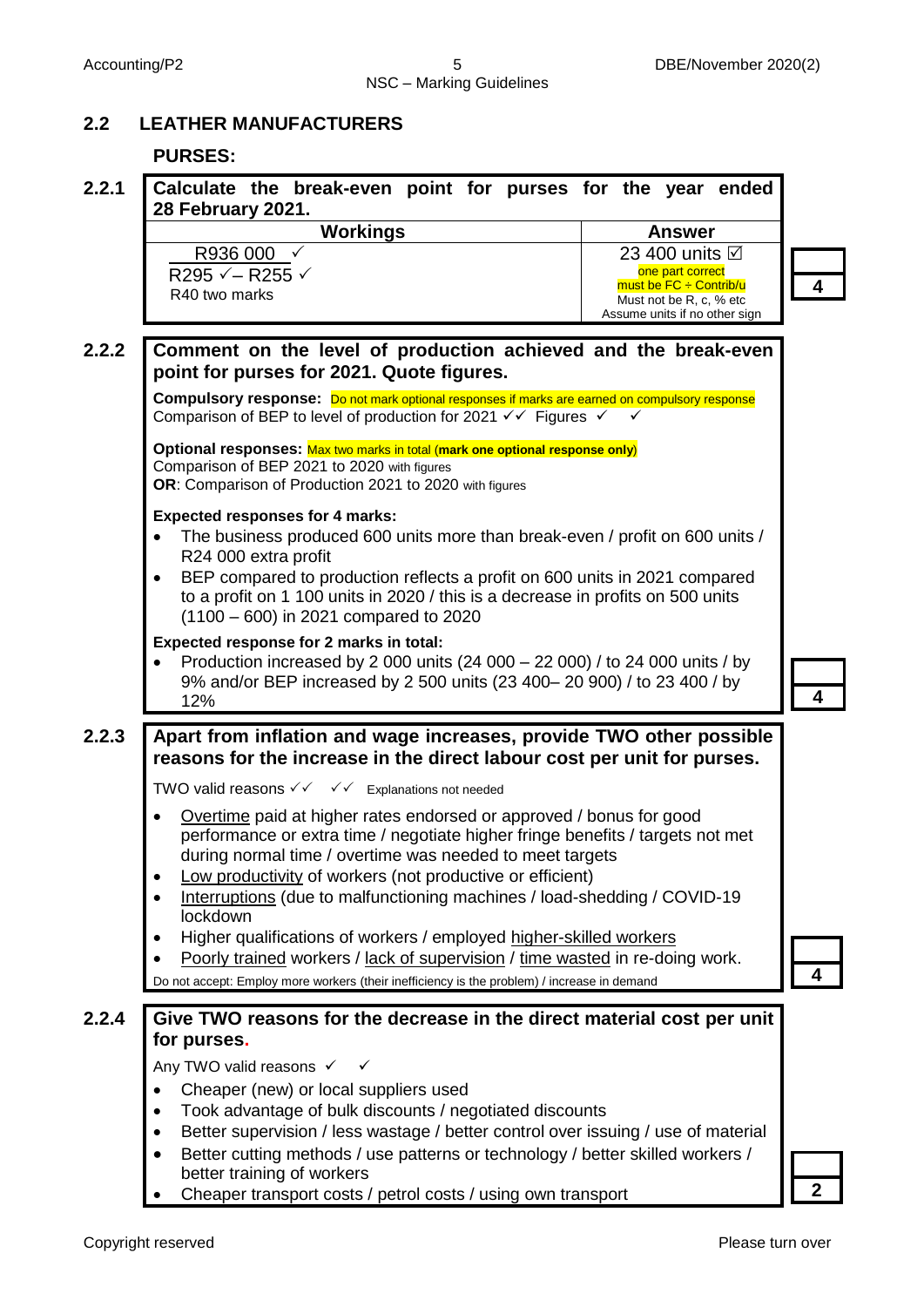|       | <b>JACKETS:</b>                                                                                                                                                       |                                        |                                                          |             |  |  |
|-------|-----------------------------------------------------------------------------------------------------------------------------------------------------------------------|----------------------------------------|----------------------------------------------------------|-------------|--|--|
| 2.2.5 | Explain why the direct material cost per unit for jackets would                                                                                                       |                                        |                                                          |             |  |  |
|       | probably increase if raw material is imported. State TWO points.                                                                                                      |                                        |                                                          |             |  |  |
|       | TWO valid points $\checkmark$ $\checkmark$                                                                                                                            |                                        |                                                          |             |  |  |
|       | Additional / increase in transport costs e.g. freight, shipping<br>$\bullet$<br>High quality material not available locally<br>$\bullet$                              |                                        |                                                          |             |  |  |
|       | Custom duties / import duties / taxes                                                                                                                                 |                                        |                                                          |             |  |  |
|       | Better packaging                                                                                                                                                      |                                        |                                                          |             |  |  |
|       | Different / weak exchange rate                                                                                                                                        |                                        |                                                          |             |  |  |
|       | Provide figures to prove that Tello was correct about the effect this                                                                                                 |                                        |                                                          |             |  |  |
|       | decision would have on the cost of the jackets.                                                                                                                       |                                        |                                                          |             |  |  |
|       |                                                                                                                                                                       |                                        |                                                          |             |  |  |
|       | Direct material cost per unit increased (from R180) to R360 / by 100% /                                                                                               |                                        |                                                          |             |  |  |
|       | by R180 / it doubled. (Note: could mention effect on total Variable Cost).                                                                                            |                                        |                                                          | $\mathbf 2$ |  |  |
| 2.2.6 | Calculate the % increase in the selling price of the jackets.                                                                                                         |                                        |                                                          |             |  |  |
|       | <b>Workings</b><br>$1170 - 780$                                                                                                                                       |                                        | <b>Answer</b>                                            |             |  |  |
|       | $390 \checkmark$<br>x 100                                                                                                                                             |                                        | 50% ⊠<br>one part correct                                |             |  |  |
|       | 780 √                                                                                                                                                                 |                                        | must be expressed as percent                             |             |  |  |
|       | x 100 is not 'one part correct' for the method mark                                                                                                                   |                                        | sign not necessary<br>difference in SP must be numerator |             |  |  |
|       |                                                                                                                                                                       |                                        |                                                          |             |  |  |
| 2.2.7 | Explain the impact of the increase in the selling price of jackets on the sales and<br>profit. Quote figures or calculations.                                         |                                        |                                                          |             |  |  |
|       | ONE reason $\sqrt{\checkmark}$ part marks for incomplete / unclear / partial answers figures $\checkmark \checkmark$                                                  |                                        |                                                          |             |  |  |
|       | Units produced and sold decreased by 2 719 units / (from 6 350) to 3 631 /                                                                                            |                                        |                                                          |             |  |  |
|       | by 42,8%.                                                                                                                                                             |                                        |                                                          |             |  |  |
|       | The BEP dropped by 1 250 units / from 5 000 to 3 750 / by 25%<br>$\bullet$                                                                                            |                                        |                                                          |             |  |  |
|       | Made loss on 119 units in 2021 and profit on 1 350 units in 2020 / sales<br>dropped from R4 953 000 to R4 248 270 / by R704 730 / by 14,2%                            |                                        |                                                          |             |  |  |
|       | For candidates who pick up the reversed figures in BEP/Production:                                                                                                    |                                        |                                                          |             |  |  |
|       | OR 1 250 units less / from 5 000 - 3 750 / by 25%                                                                                                                     |                                        |                                                          |             |  |  |
|       | OR 2 719 units less / from 6 350 - 3 631 / by 42,8%                                                                                                                   |                                        |                                                          |             |  |  |
|       | OR Made a loss on1 350 units in 2020 and a profit on 119 units in 2020 / sales<br>increased from R3 900 000 to R4 387 500 / by R487 500 / by 12,5%                    |                                        |                                                          |             |  |  |
|       |                                                                                                                                                                       |                                        |                                                          |             |  |  |
| 2.2.8 | Tello wants to increase profits on jackets by an additional R250 000 in the next<br>financial year. Assuming the cost structure remains the same, calculate the total |                                        |                                                          |             |  |  |
|       | number of additional units he must produce to achieve this target.                                                                                                    |                                        |                                                          |             |  |  |
|       | <b>Workings</b>                                                                                                                                                       |                                        | Note: mark this question independently of Q2.2.7         |             |  |  |
|       | 250000                                                                                                                                                                | Accept 4 163 two marks -3 631 one mark | <b>Answer</b><br>532 units $\boxtimes$                   |             |  |  |
|       | 470 √√                                                                                                                                                                | $(1706250 + 250000) \div 470$          | one part correct                                         |             |  |  |
|       | $1170 - 700$                                                                                                                                                          |                                        |                                                          |             |  |  |
|       | ALTERNATIVE: For candidates who pick up reversed figures in BEP                                                                                                       |                                        |                                                          |             |  |  |
|       | and production i.e. move from loss to profit; Do not penalise for using /<br>not using a previous loss.                                                               |                                        | OR: 651 units                                            |             |  |  |
|       | $OR: 532 + 119$                                                                                                                                                       | OR:<br>$250000 + 55930$                |                                                          |             |  |  |
|       |                                                                                                                                                                       | 470                                    |                                                          |             |  |  |
|       | OR: Use BEP calculation to calculate the units                                                                                                                        |                                        | <b>OR: 413 units</b>                                     |             |  |  |
|       | Accept 4 163 two marks -3 750 one mark<br>$(1706250 + 250000) \div 470$                                                                                               |                                        |                                                          |             |  |  |
|       |                                                                                                                                                                       | <b>TOTAL MARKS</b>                     |                                                          |             |  |  |
|       |                                                                                                                                                                       |                                        |                                                          |             |  |  |
|       |                                                                                                                                                                       | 50                                     |                                                          |             |  |  |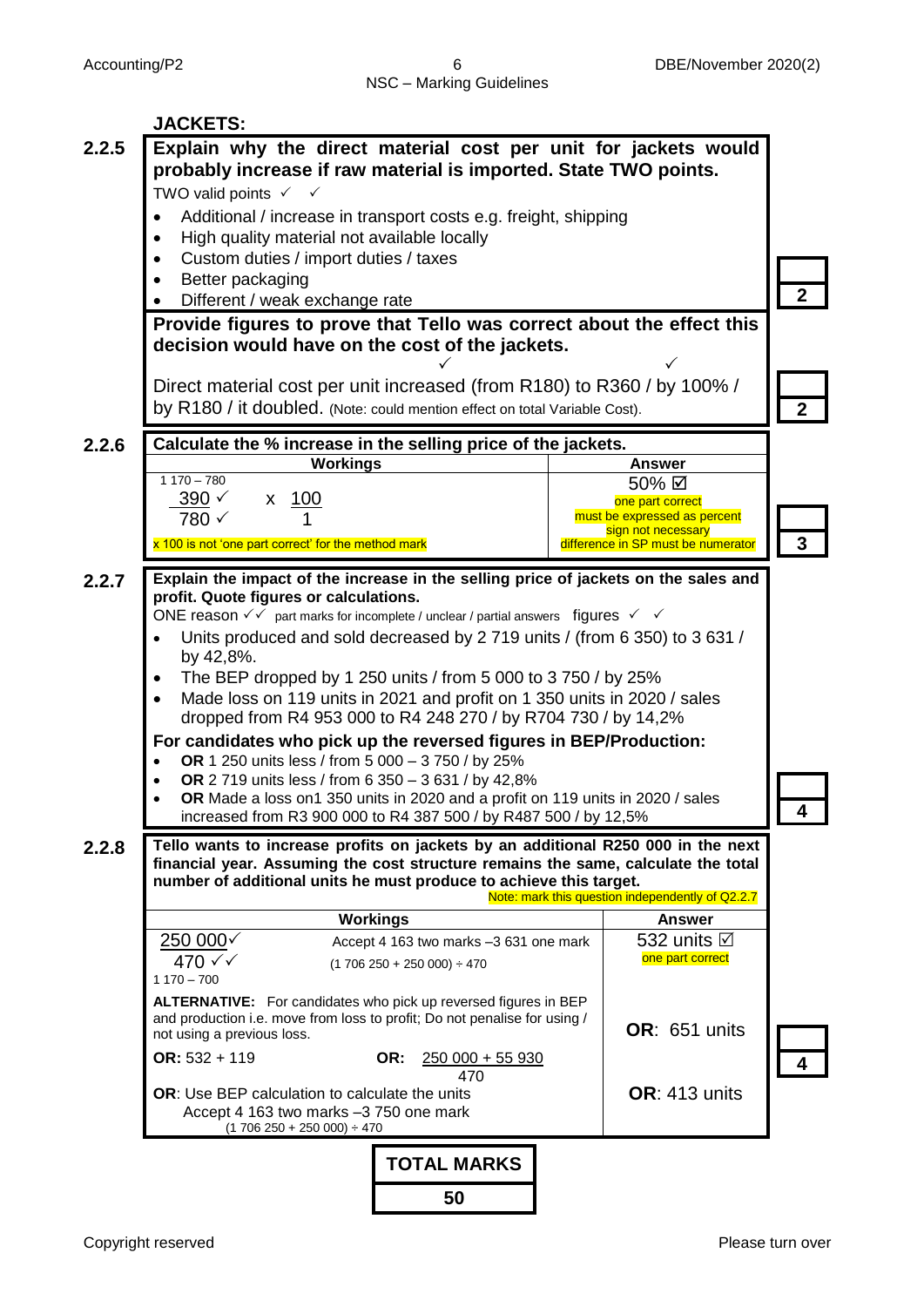#### Accounting/P2 **7** DBE/November 2020(2) NSC – Marking Guidelines

#### **QUESTION 3**

| 3.1 DEBTORS' COLLECTION SCHEDULE FOR MARCH TO MAY 2021 | *one part correct |
|--------------------------------------------------------|-------------------|
|--------------------------------------------------------|-------------------|

| <b>MONTHS</b> | <b>CREDIT SALES</b><br>R                    | <b>MARCH</b><br>R | <b>APRIL</b><br>R           | <b>MAY</b><br>R                          |  |
|---------------|---------------------------------------------|-------------------|-----------------------------|------------------------------------------|--|
| January       | 204 750                                     | 16 380            |                             |                                          |  |
| February      | 250 250                                     | 125 125           | 20 020                      |                                          |  |
| <b>March</b>  | 364 000                                     | 136 864           | 182 000                     | $\checkmark$<br>29 1 20                  |  |
| <b>April</b>  | 409 500                                     |                   | 153 972                     | $\checkmark$<br>204 750                  |  |
| <b>May</b>    | $\checkmark\checkmark$<br>500 500           |                   | Credit sales<br>x 40% x 94% | 188 188<br>☑⊠<br>if CrS $\times$ 0,376   |  |
|               | If not shown, give marks<br>on final answer | 278 369           | 335 992                     | 422 058<br>$\triangledown$<br>Operation* |  |

#### **3.2 AMOUNTS FOR THE CASH BUDGET** \*one part correct

**Workings Amount (a) Cash sales for April**  $\checkmark$   $\checkmark$ 630 000 x 35% April credit sales **OR**: 630 000 – 409 500 **OR:** 360 000 x 175/100 x 35% one mark one mark (and provide mark ) one main ) one mark **OR:** 409 500 x 35/65 one mark one mark  $\checkmark$ R220 500 Accuracy mark to deal with part-mark inconsistency **3 14 (b) Increase in loan from Janet Bloom**  $\overline{\mathsf{M}}^*$ R168 000 One part correct  **4**  $(2 625 - 1 365)$  $\checkmark$   $\checkmark$   $\checkmark$  $1260 \div 0.09 \times 12$ Be alert to different method of calculation **OR** 1260 x 100/9 x 12 **OR** 1 260 x 12 / 9% two marks one mark **OR** 350 000 – 182 000 (2 625 / 0,09 x 12) – (1 365 / 0,09 x 12) **(c) Salaries for April 2021**  ⊠\* R35 280 **One part correct** Apply rule 4  **4**  $\checkmark\qquad\checkmark\qquad\checkmark$  22 400 x 3/2 x 1,05 **OR**: 11 760 x 3 22 400 / 2 X 1,05 **OR**: (11 200 + 22 400) x 1,05 If assumed that extra assistant did not get the 5% increase, then answer will be: 22 400 x 105%  $23,520 + 11,200 = 34,720$  two marks one mark Be alert to other combinations of figures e.g. R1 120, R23 520, R33 600 **(d) Rent expense for March 2021**  $\checkmark$   $\checkmark$ 39 960 x 100/111 **OR** 39 960 ÷ 111% **OR** 39 960 ÷ 1,11 **OR** 39 960 – 3 960 36 000  $\nabla^*$ **One part correct 3 3.3 Explain the decisions that the directors took regarding the budgeted and actual expenditure for advertising in May 2021. Quote figures or calculations.** Explanation on budget  $\checkmark$  Figures  $\checkmark$  Explanation on actual expenditure  $\checkmark$  Figures  $\checkmark$ Expected response for 4 marks: Advertising budget increased by R18 000 / (from R12 000) to R30 000 / by 150%. Actual expenditure on Advertising exceeded the budget by R12 000 / from R30 000

to R42 000 / by 40%  $\frac{3}{2}$  **4**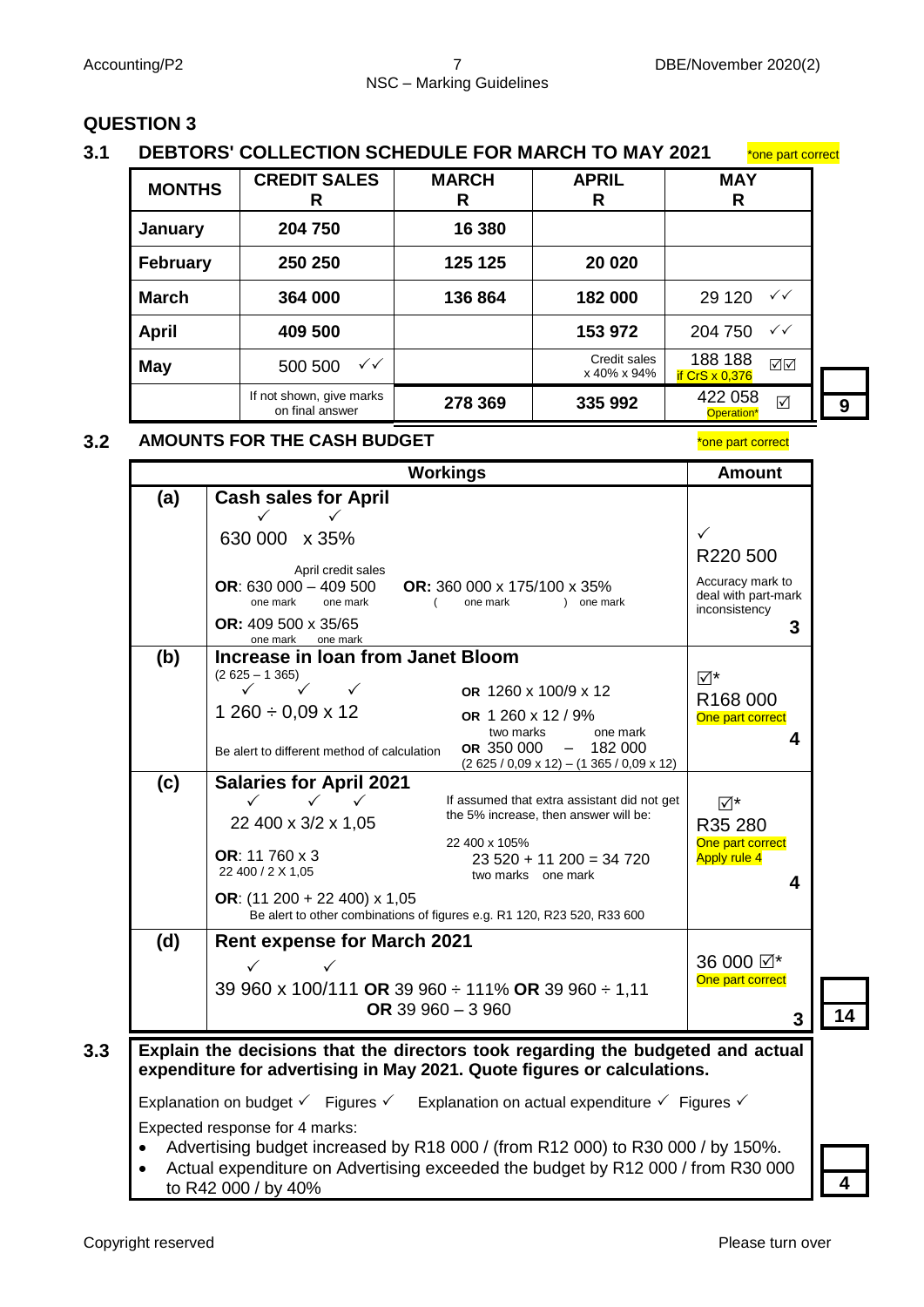#### **The directors ask you for a report on the effect that the advertising decisions have actually had on customers and sales in May 2021.**



**TOTAL MARKS 40**

answer expressed as m $^2$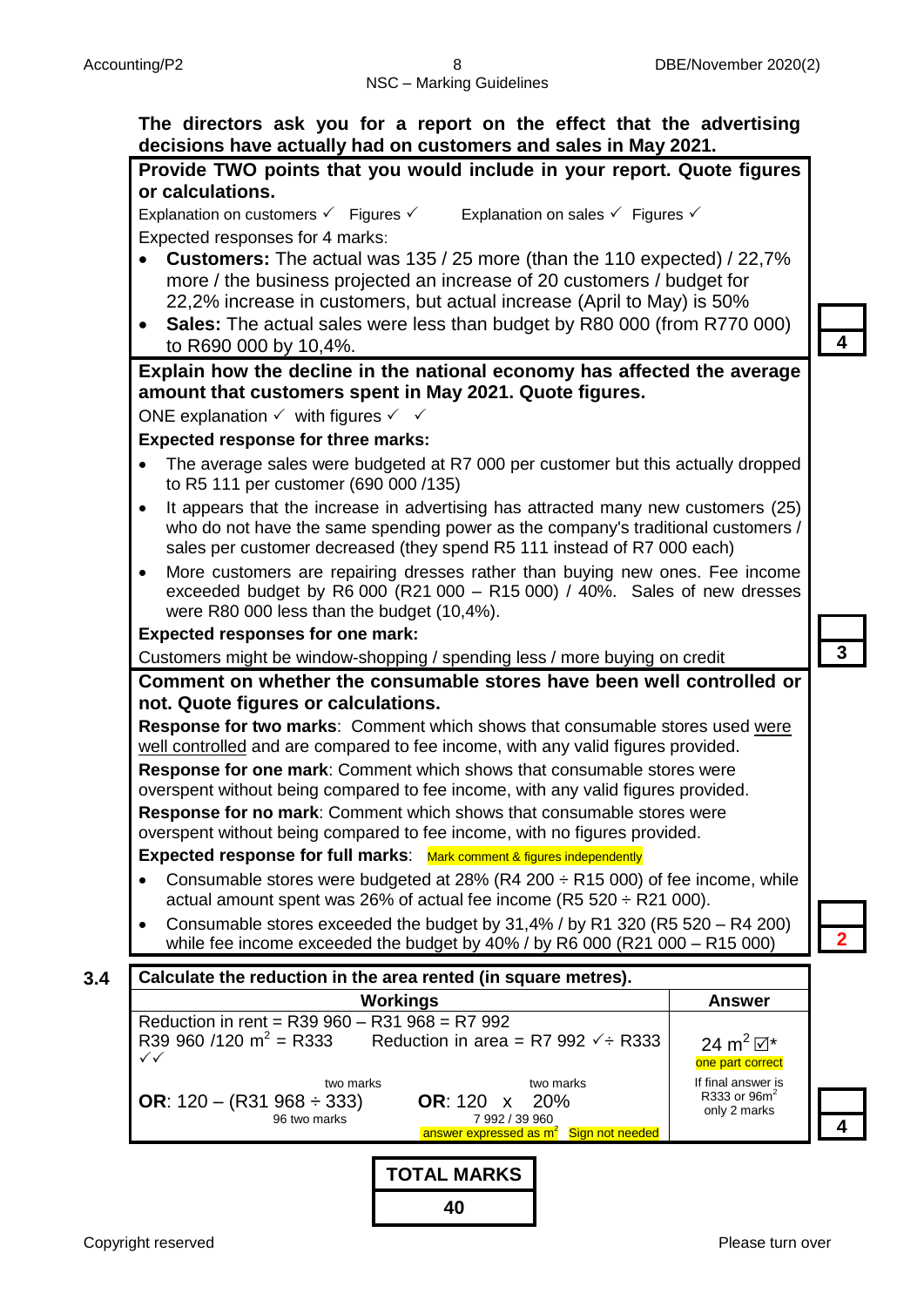## NSC – Marking Guidelines

#### **QUESTION 4**

| 4.1.1 | Weighted average $\checkmark$<br>accept recognisable abbreviations |  |
|-------|--------------------------------------------------------------------|--|
| 4.1.2 | $FIFO \checkmark$                                                  |  |
| 4.1.3 | Specific identification √                                          |  |
| 4.1.4 | Perpetual system $\checkmark$ don't accept PS                      |  |

#### **4.2 LOTUS ACCESSORIES**